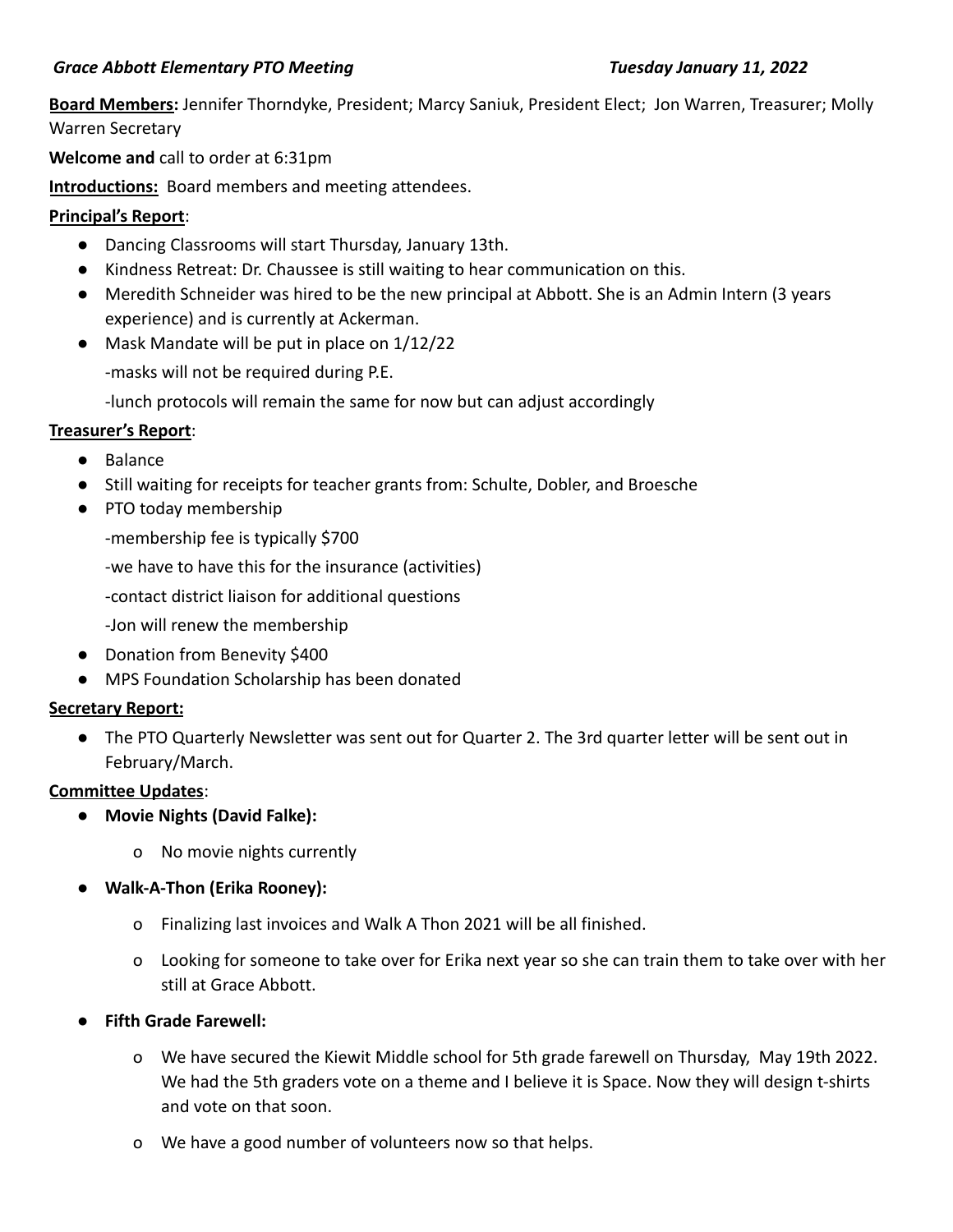# ● **Yearbook (Jackie Ryba)**:

- o Working on classroom pages and finalizing page layouts.
- o We could use more photos from school activities, music programs or students hanging out together
- **Cash Rewards/Incentive Programs (Robin Matthes)**:
	- o Box tops checks have been mailed and we received it 1/10/2022.

# ● **Social/Welcome Committee (Marcy, Molly):**

- $\circ$  We were looking at exploring other Social Committee events such as a Turkey Trot, etc. in the future.
- o Looking for someone to take over the Social Committee.
- o Leprechaun Breakfast Cancelled
- **● Bricks:**
	- **○** Parents/Families can pay \$40 to have your name inscribed on a brick with your name on it at Abbott.
	- $\circ$  Have a graphic for Gator Tales and possible flyer ready to go and sent to Cindy
	- NEXT STEPS: Need to know from Jon what he needs to put a link to purchase bricks on the PTO website (the old paper form with character # limit? Anything else?)
	- Once the form is up, I'll insert it into the graphic and Cindy will include in Gator Tales
- **Buzz Book (Kim Parker and Julie Calvin (help)**): **Fun night (Holli Vessley)**:
	- o All Buzz Books have been distributed.
	- o Negative balance but not a major concern.
	- o Sending out newsletters via the website in the future and include the Buzz Book link.
- **Dancing Classrooms:** see Principal Report for update
- **Original artwork (Debbie Smith):** we will not participate in Original Artwork for the 21-22 school year. We will revisit this next school year.
- **Classroom Party Volunteer Coordinator (Kristy Gotschall):**
	- o I need to communicate with room parents by the end of the week about Valentine's Day parties. Do we know if they will be teacher or parent run, and if/what PTO will be providing for the parties?
	- o Snack and Drink will be provided by the school
- **Hospitality (Marta Thomas and Sarah Ruttle):**
	- o Marta distributed Teacher Appreciation gift cards on professional recognition days through Dec. 31. Next date is 2/7 (1 person has their gift card already), followed by classroom teachers March 1 (27) and 8 others in April and May. Need 35 \$25 Target gift cards please for the 27 teachers + 8 others so can prep and include with cards.